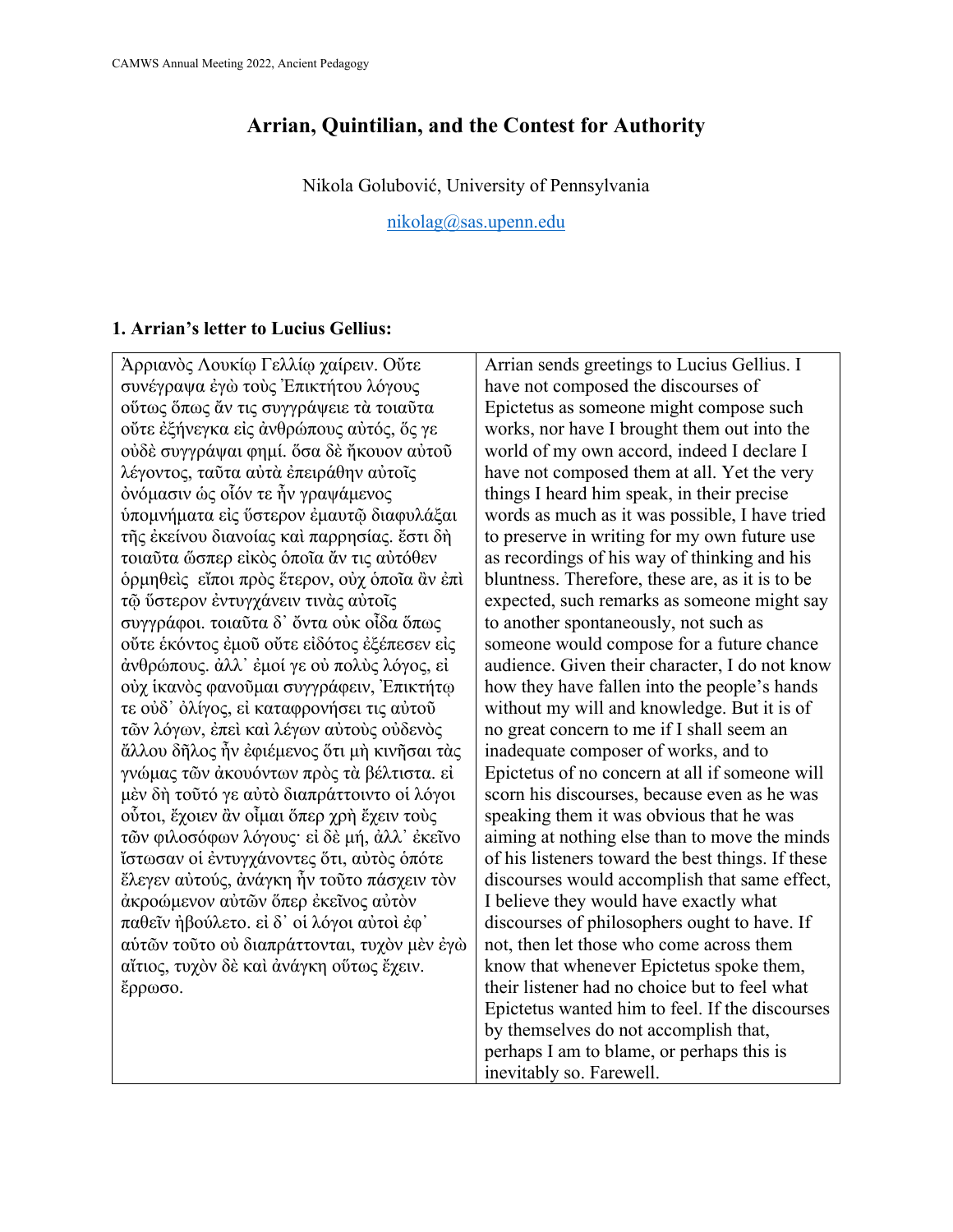# **2. Quintilian's letter to Trypho (1** *Praef***. 7–10):**

| duo iam sub nomine meo libri ferebantur artis  | Two books on the art of rhetoric were already  |
|------------------------------------------------|------------------------------------------------|
|                                                |                                                |
| rhetoricae neque editi a me neque in hoc       | circulating under my name, though they were    |
| comparati. Namque alterum sermonem per         | never given out by me nor prepared for this    |
| biduum habitum pueri quibus id praestabatur    | purpose. One is a two days' lecture course     |
| exceperant, alterum pluribus sane diebus,      | which was taken down by the slaves assigned    |
| quantum notando consequi potuerant,            | to this task. The other lecture course, which  |
| interceptum boni iuvenes sed nimium amantes    | spread over rather more days, was recorded -   |
| mei temerario editionis honore vulgaverant.    | as much as they could manage in writing $-$ by |
| Quare in his quoque libris erunt eadem aliqua, | some excellent young men who were              |
| multa mutata, plurima adiecta, omnia vero      | nevertheless too fond of me, and therefore     |
| compositiora et quantum nos poterimus          | rashly honored it with publication and wide    |
| elaborata.                                     | circulation. In the present work, therefore,   |
|                                                | there will be some things the same, many       |
|                                                | things changed, and very many things added,    |
|                                                | and the whole will be better written and       |
|                                                | worked up to the best of my ability.           |

## **3. Parallels between the two letters:**

| <u>ούτε συνέγραψα έγὼ</u> τους Έπικτήτου <u>λόγους</u><br><u>οὔτε ἐξήνεγκα εἰς ἀνθρώπους</u> αὐτός.           | duo iam sub nomine meo libri ferebantur artis<br>rhetoricae neque editi a me            |
|---------------------------------------------------------------------------------------------------------------|-----------------------------------------------------------------------------------------|
| όπως άν τις συγγράψειε τα τοιαύτα.                                                                            | neque in hoc comparati                                                                  |
| ούτε εκόντος έμου ούτε είδότος                                                                                | neque editi a me neque in hoc comparati                                                 |
| <u>ὄσα δὲ ἤκουον αὐτοῦ λέγοντος</u>                                                                           | namque alterum sermonem per biduum<br>habitum                                           |
| ταῦτα <u>αὐτὰ</u> ἐπειράθην <u>αὐτοῖς ὀνόμασιν</u><br><u>διαφυλάξαι</u>                                       | sermonem  pueri quibus id praestabatur<br>exceperant  interceptum                       |
| ώς οἶόν τε ἦν γραψάμενος                                                                                      | quantum notando consequi potuerant                                                      |
| έξέπεσεν είς άνθρώπους                                                                                        | temerario editionis honore vulgaverant                                                  |
| όποῖα ἄν τις αὐτόθεν ὁρμηθεὶς εἴποι πρὸς<br>έτερον                                                            | sermonem per biduum habitum  alterum<br>pluribus sane diebus                            |
| όποῖα ἂν <u>ἐπὶ τῷ ὕστερον</u> ἐντυγχάνειν τινὰς<br>αύτοις συγγράφοι                                          | temerario editionis honore                                                              |
| ούδενος άλλου δήλος ήν έφιέμενος ότι μή<br><u>κινῆσαι τὰς γνώμας τῶν ἀκουόντων πρὸς τὰ</u><br><u>βέλτιστα</u> | ideoque non dicendi modo eximiam in eo<br>facultatem sed omnis animi virtutes exigimus. |
| εί ούχ ίκανός φανούμαι συγγράφειν  τυχόν<br><u>μὲν ἐγὼ αἴτιος</u>                                             | omnia vero compositiora et quantum nos<br>poterimus elaborata                           |